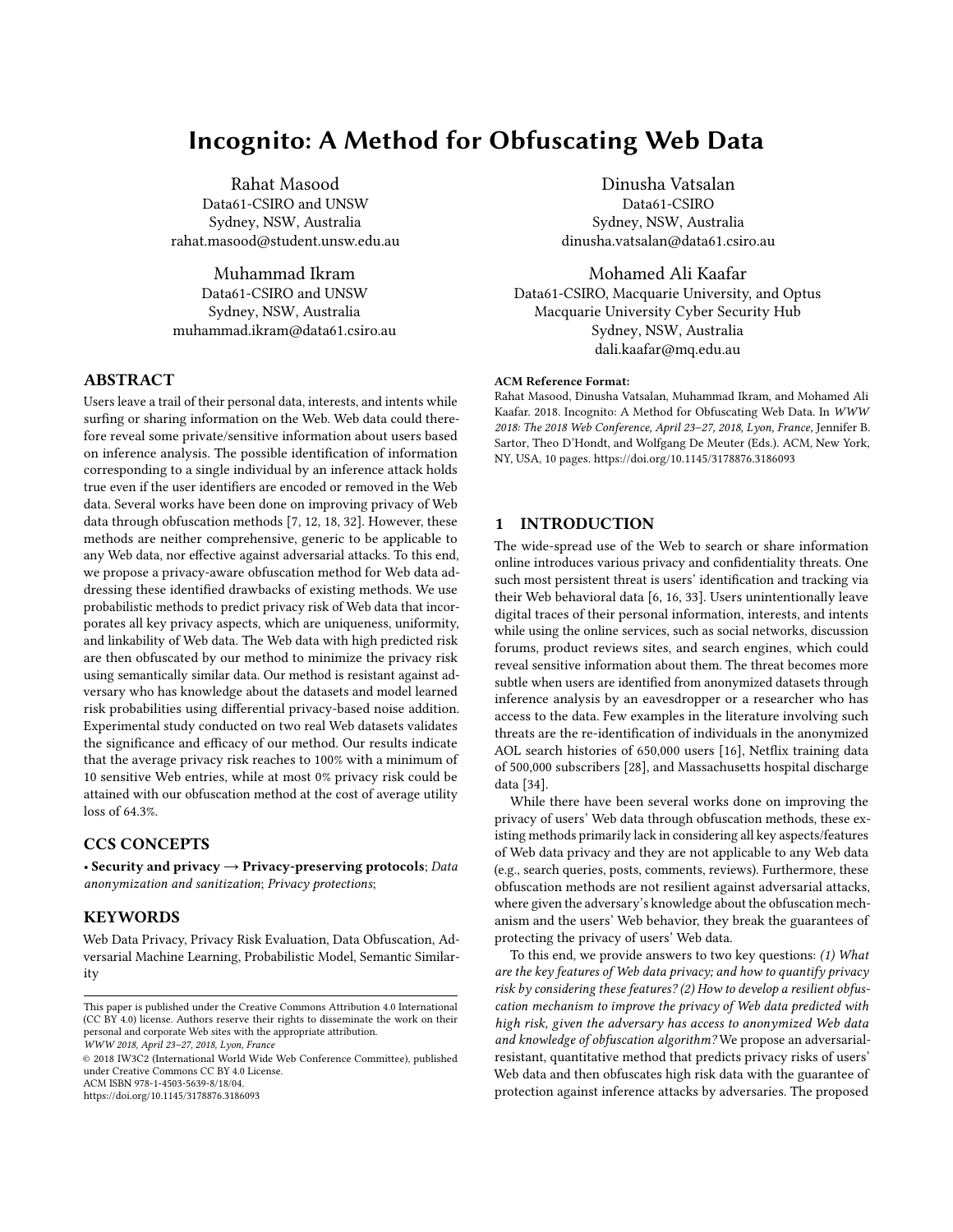obfuscation method can be applicable to any type of Web applications, such as social networks, search engines, blogs, product review sites, and online forums.

<span id="page-1-4"></span>Definition 1.1 (Privacy Risk in Web Data). We define privacy risk in (anonymized) Web data as a risk of identifying users and thereby learning their sensitive/private information through (1) uniqueness (distinguishability) of the sequences of a user's Web actions from other users' Web actions, (2) uniformity (non-diversity) of the user in his Web data, and (3) linkability of the user using his personal identifiable information (PII) $^1$  $^1$  available in data.

A user's privacy is at a high risk when his Web data is distinguishable from other users, has non-diversity in own data or actions, and is linkable to an individual with high confidence based on the user's PII. For example, if a user searches or comments regarding a certain disease, drug, pregnancy, or terrorism, the Web history of the user could compromise privacy if the user's data is distinguishable, uniform for the user, and linkable to an individual based on PII available in previous search history.

We propose a privacy-aware obfuscation method for Web data that first quantifies privacy risk of users' data and then obfuscates high risk data entries with semantically similar lower risk data entries. The main contributions of our paper are as follows:

- We quantify users' privacy risk in Web data using probabilistic methods, the Hidden Markov Model (HMM) that calculates probabilities of uniqueness, uniformity, and linkability learned from training data. The model is generic (applicable) to any Web data, such as posts, shares, tweets, search queries, reviews, and clicks. Further, the model is dynamic in that the learned probabilities are updated with new data. To the best of our knowledge, no work has been done that allows such generic, comprehensive, and dynamic risk prediction in Web data.
- We propose a novel obfuscation method to obfuscate high risk (predicted) data using semantically similar low risk data retrieved from the trained HMM at the cost of some loss in utility. Using differentially-private noise addition, our proposed method is resilient against adversary who has knowledge about the method, HMM probabilities and the training dataset and therefore is able to estimate the privacy risk values and could differentiate between the original and the obfuscated data by getting all possible paths in the HMM that have higher risks.
- We conduct an extensive empirical study using two real Web datasets, the AOL dataset and our new app reviews  $dataset<sup>2</sup>$  $dataset<sup>2</sup>$  $dataset<sup>2</sup>$ . Our results indicate that privacy risk increases with sharing more data on the Web. For the AOL dataset, we found that an average privacy risk reaches 100% when a user enters 10 queries. For app reviews dataset, we found that average privacy risk associated with just 1 sensitive review is 80.5%, which increases to 87.5% with 7 reviews. We found that some obfuscated entries offer 0% privacy risk at the low cost of utility, however, there are some cases where

<span id="page-1-3"></span>

Figure 1: Overview of our privacy-aware obfuscation method for Web data

obfuscated entries totally change the meaning of original entries. The addition of differentially private noise in the HMM model does not show significant difference in risk prediction, however, we see significant increase in utility loss for app reviews dataset i.e., 50% of the obfuscated entries has the utility loss of 64.3%, which increases to 90% for the perturbed entries by noise.

The rest of the paper is organized as follows. In Section [2,](#page-1-2) we present the methodology that we propose for obfuscating Web data. In Section [3,](#page-3-0) we first present our datasets (Section [3.1\)](#page-3-1), then experimental results (Section [3.2\)](#page-4-0), and finally discussion summary (Section [3.3\)](#page-6-0). We provide the literature review on existing obfuscation methods and privacy risk quantification in Section [4.](#page-8-0) In Section [5,](#page-8-1) we conclude our work and discuss venues for future work.

# <span id="page-1-2"></span>2 THE METHODOLOGY FOR OBFUSCATING WEB DATA

In this Section, we describe how users' privacy risk in Web data can be predicted and measured using probabilistic methods, and obfuscated if the predicted risk is high. We begin with an overview, followed by the risk quantification, and then obfuscation method.

#### 2.1 Overview

Our aim is to develop a method to predict privacy risk of Web data that comprehensively includes all key aspects of privacy and then obfuscate the high risk Web data using probabilistic methods. An overview of our proposed method is shown in Figure [1.](#page-1-3) The threat model we consider is the inference attack by a researcher or an eavesdropper who has access to anonymized (i.e., user identifiers are removed or encoded) Web data as well as knowledge about our probabilistic model. The proposed method is generic and can be applicable to various applications of Web data, such as online social networks, product reviews, forums, and professional networks.

The privacy risk (see Definition [1.1\)](#page-1-4) of a user in the Web data is determined by three key aspects:  $(1)$  uniqueness of the data,  $(2)$ uniformity of the user's data, and the (3) linkability of data to the user based on personal identifiable information (PII) available in the Web data. The probability of uniqueness or distinguishability

<span id="page-1-0"></span><sup>&</sup>lt;sup>1</sup>Users often share or search for PII on the Web including names, contact details, address/location details of people, and ego-surfing [\[4\]](#page-9-10)).

<span id="page-1-1"></span> $2$ We contribute a new large Web dataset in the domain of online app reviews by implementing a Google Play crawler that collects apps identifiers and apps meta-data.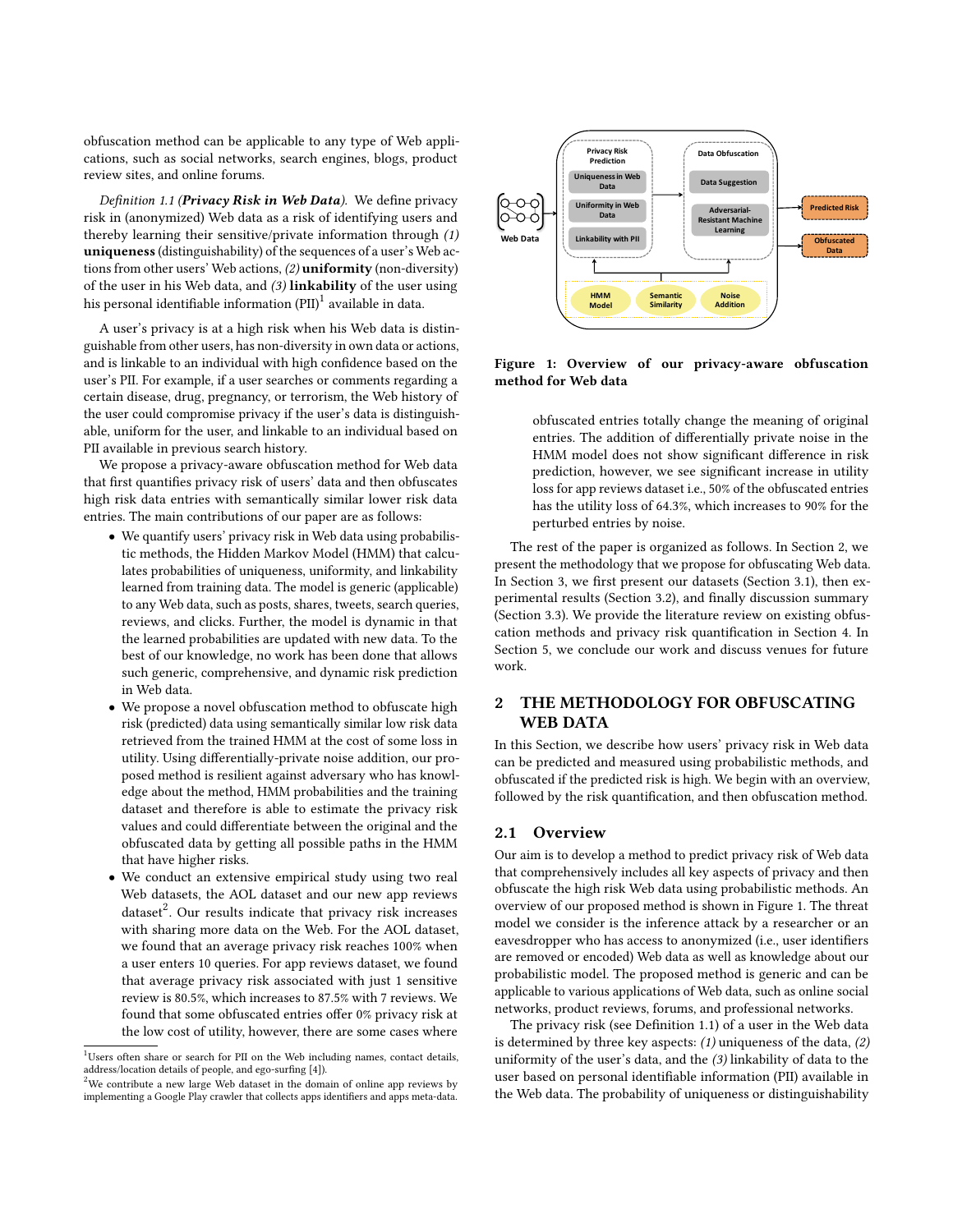of a certain data or a sequence of data is measured as the nonlikelihood of it by a user being similar to Web data of other users such that it is unique or distinguished to reveal the user's identity. For example, if a user data contains 'Smith' it is less likely to be identifiable as it is a very common name in Australia, while data containing 'Dijith' (which is a less common name) is more likely to be identifiable (and therefore not anonymized). Similarly, if a user data contains a less common topic (e.g., a specific drug) it is more likely to be re-identified and the probability of distinguishability and linkability becomes even higher when the user's previous data contain personal information such as names and locations.

The probability of uniformness of a user based on the user's previous data (i.e., history) is measured as the likelihood the user has entered the data (and thereby interested in the data). The more the user has entered a certain data in previous history, the more confidence of the inference that the user is interested in this data. The joint probability of uniqueness and uniformity measures the probability of identifiability of the user in his Web actions (i.e., inverse of privacy gain for the user). The probability of linkability of a user's data to an individual is based on how much PII available in the user's data. PII could reveal personal identity of a user and therefore allows linking the corresponding data to the user. The overall privacy risk is measured as the joint probability of identifiability (uniqueness and uniformity) and linkability probabilities.

The probability of inference from a sequence of Web data is often conditional probability on previous data and therefore the risk of inference becomes higher along with the user's sequence of Web data (i.e., the probability of privacy preservation becomes lower with the sequence of user's data). The reason behind this intuition is that a user learns or reveals more with the sequence of Web actions and therefore the data become more refined or specified to a certain topic enabling the Web data sequence to being highly linkable (less anonymized) to an individual. Therefore, the inference probability becomes higher and the following Web data/action by the user might be at an even higher risk of disclosure.

#### 2.2 Risk Prediction

The aim of our risk prediction module is to measure users' risk of their Web data being distinguishable, uniform and linkable as probabilities in a hidden Markov model (HMM). A user is represented by  $u_i$  and a data entered at a time t is represented by  $X_t$ . We train the HMM model using previous Web data in order to predict a user's privacy risk of his Web data entered at the current time being. HMM is a probabilistic model for representing probability distributions over sequences of observations. They are used in speech recognition systems, computational molecular biology applications, computer vision applications, and other applications of artificial intelligence and pattern recognition [\[17\]](#page-9-11). Assume a sequence of events (Web data entered by a user) over time t as  $X_1, X_2, \dots, X_T$ . These events satisfy the (first-order) Markov property, i.e., the current event  $X_t$  is independent of all the events prior to  $X_{t-1}$ . Each of these events  $X_t$  outputs observations  $Y_t$  which also satisfy the Markov property, i.e.,  $X_t$  and  $Y_t$  are independent of the events and observations at all other time indices. These Markov properties state that the joint distribution of a sequence of events and their observations can be factored as:

<span id="page-2-0"></span>
$$
p(X_{1:T}, Y_{1:T}) = p(X_1)P(Y_1|X_1) \prod_{t=2}^{T} p(X_t|X_{t-1})p(Y_t|X_t).
$$
 (1)

A Web data entered by a user becomes a node and the probabilities of uniqueness, uniformity, and linkability are modelled in the HMM. The three probabilities modelled are:

- (1) Uniqueness is modelled as transition probabilities in the HMM. Transition probabilities are conditional probabilities of a data by all users given previous data sequence by all users. This is required to calculate the indistinguishability or non-uniqueness of a user's data from other users' data. The risk of a data being distinguishable depends on the previous data. The reason is that the information gain from a data becomes higher if the previous data in the same topic are considered. Nodes in the HMM include data at a time  $(X_t)$ related to personal identifiable information topic, and/or a private/sensitive topic (such as cancer, drugs, and pregnancy). Edges contain the transition probabilities between nodes  $(p(X_t | X_{t-1}))$ . These transition probabilities are weighted by their confidence in terms of how many transitions have occurred, which is  $w_T = 1/count(X_t | X_{t-1})$ . For calculating the privacy risk of a user with his Web data, the weighted transition probabilities are considered, i.e.,  $w_T \times p(X_t | X_{t-1})$ .
- (2) Uniformity is modelled as observation probabilities in the HMM. Observation probabilities are probabilities of the data found in previous Web data by different users  $(u_i)$  including<br>the user whose risk is to be predicted (if available). Each the user whose risk is to be predicted (if available). Each node contains a set of observations with observation probabilities. We model these observation probabilities as different users' probabilities of the given data,  $X_t$ , found in previous data  $(p(u_i|X_t))$ . This is required to incorporate the<br>non-uniformity aspect of a user as the frequency of the data non-uniformity aspect of a user as the frequency of the data entered by the user. The more a user has entered a specific data the more confidence (and therefore higher risk) in the inference that the user is interested in this data. Again these probabilities are weighted by  $w_O = 1/count(u_i|X_t)$ <br>and then inversed (as more uniform a user is higher the and then inversed (as more uniform a user is higher the privacy risk is and therefore lower privacy probability), i.e.,  $(1 - w_O \times p(u_i|X_t)).$
- (3) In addition to these two probabilities, we have prior probabilities of the user based on previous searches that include PII (names, locations, and organizations). In order for the Web data (related to sensitive/private topics other than PII topic) to be linkable to a user, the PII revealed by the user in his previous data needs to be taken into account. This prior probability of risk (of linkable using PII revealed) for a user ui data related to PII topic are modelled in a separate HMM.  $u_i$  is calculated from the HMM of PII. The privacy risks of For a given user  $u_i$ , the prior risk probability is calculated<br>by getting the minimum privacy probability (maximum prior by getting the minimum privacy probability (maximum privacy risk) from all the paths in the PII HMM which include nodes  $X_t$  that contain an observation probability for the user, i.e.,  $p(u_i|X_t) > 0$ . For users who do not have revealed any<br>PII in previous search history the prior privacy probability PII in previous search history the prior privacy probability becomes <sup>1</sup>.0.

The overall privacy probability of a user  $u_i$  along a sequence of Web data  $X_1 \rightarrow X_2 \rightarrow \cdots \rightarrow X_t$  is calculated as, following the Markov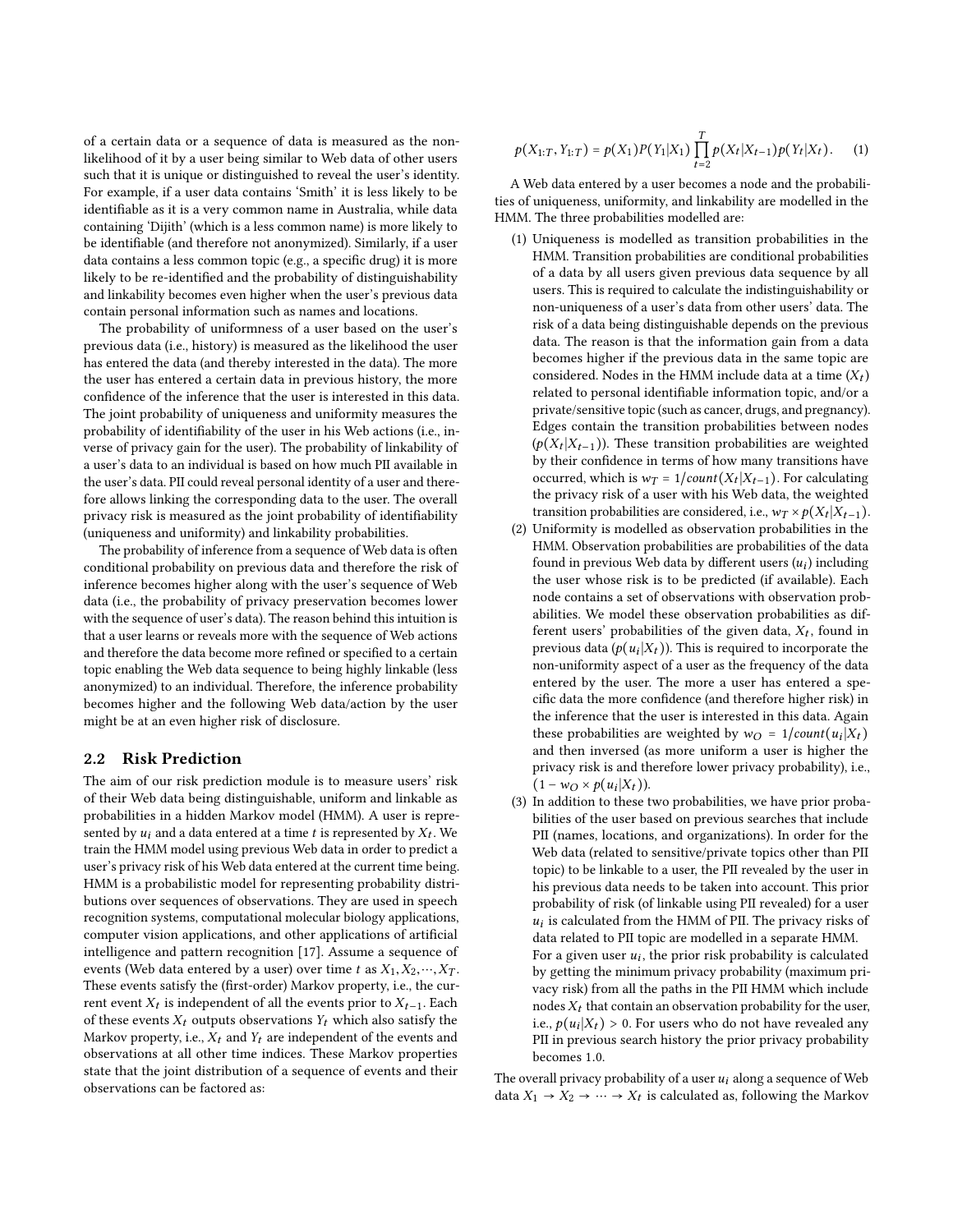probability in Equation [\(1\)](#page-2-0):

$$
p(X_1, \cdots, X_t | u_i) = min(HMM_{PII} | u_i) \times w_T \times p(X_1)
$$
  
 
$$
\times (1 - w_0 \times p(u_1 | X_1)) \times \prod_{i=1}^t w_i \times p(X_i | X_{i-1})
$$

$$
\times (1 - w_O \times p(u_i|X_1)) \times \prod_{x=2} w_T \times p(X_x|X_{x-1}) \qquad (2)
$$
  
 
$$
\times (1 - w_O \times p(u_i|X_x)),
$$

where  $HMM_{PII} | u_i$  returns a list of privacy probabilities calculated from the PII HMM for all paths that include nodes where the user has an observation probability of <sup>&</sup>gt; <sup>0</sup>.0.

#### 2.3 Obfuscation

Once a user data is identified as a privacy risk by our method based on the predicted privacy probability, the second step is to replace or modify the original high risk data with alternative data from different paths in the HMM to overcome the privacy risk with a loss in utility.

We quantify the utility loss  $(ul)$  in terms of semantic similarity between the original data  $X_x$  and the suggested data  $X_y$ .

$$
ul(X_x, X_y) = 1.0 - sim(X_x, X_y),
$$
\n(3)

where  $sim(X_x, X_y)$  is a semantic similarity function [\[24\]](#page-9-12) which returns the similarity value between the two data in the range 0 and 1. The larger the semantic similarity is the lower the utility loss is by using the alternative data.

The obfuscation module generates a list of alternative data suggestions (learned from the HMM model) along with their predicted privacy risk and calculated utility loss, from which one alternative data is chosen by the system to overcome privacy risk. It is important to note that the utility loss for the original data is <sup>0</sup>.<sup>0</sup>  $(1.0 - \text{sim}(X_y, X_y) = 1.0 - 1.0 = 0.0).$ 

## 2.4 Adversarial Machine Learning

Given the training datasets and the HMM model learned probabilities can be accessed by an adversary, similar to all other existing obfuscation techniques our privacy-aware obfuscation technique can be susceptible to privacy attacks to learn the original data. The adversary is able to calculate or estimate the privacy risk values using the learned HMM probabilities and this could lead to privacy violation. For example, if a user's privacy risk increases with the data entered by the user and suddenly if the risk gets lower then the adversary might be able to guess that this could be a perturbed data by the system. In such a case, the adversary would be able to guess the actual data by getting all possible paths in the HMM that have higher risks.

In order to overcome this attack, we propose an adversarial machine learning technique by combining differential privacy-based noise addition with our HMM model. Noise is added in terms of counts/probabilities in the HMM model in order to perturb the original probability distribution. The magnitude of the noise depends on a privacy parameter  $\epsilon$  and sensitivity S of query functions on the HMM model by an adversary.

Definition 2.1 (L1-sensitivity). Given two count dictionaries  $T_1$  and  $T_2$ , such that  $|T_1| = |T_2|$  and  $T_1$  and  $T_2$  differ in only one element/entry's count, the L1-sensitivity of  $q$  query functions on both dictionaries, is measured as:

$$
S = max_{\forall T_1, T_2} \sum_{i=1}^{q} |Q_i(T_1) - Q_i(T_2)|,
$$
 (4)

where  $Q(\cdot)$  is a query function on a dictionary and  $|\cdot|$  denotes the cardinality of a dictionary.

<span id="page-3-2"></span>Theorem 2.2 (Noise addition with differential privacy). Let  $Q$  be a set of query functions and  $S$  be the L1-sensitivity of  $Q$ . Then,  $ε$ -differential privacy can be achieved by adding random noise r, i.e.,  $Q_i^1 \leftarrow Q_I^1 + r$ , where r is a random, i.i.d. variable drawn from<br>a Laplace distribution with magnitude b > SL a Laplace distribution with magnitude  $b \geq S/\epsilon$ .

A differentially private dictionary release (publishing) corresponds to issuing count queries by an adversary:

#### select count(\*) from dictionary where count/probability  $\geq x$  (5)

Given a set of query functions  $Q$ , differential privacy adds noise drawn from Laplace distribution with magnitude  $b$  to the true re-sponse value. As shown in Theorem [2.2,](#page-3-2)  $b$  is determined by two parameters: (1) a privacy parameter  $\epsilon$  and (2) the sensitivity S of Q. In this context, it is known that a single update in the count/probability value of an element in a dictionary can change the result of at most two count queries by a magnitude of at most one. Therefore, we add Laplace noise to each element in the dictionaries with  $b = 2/\epsilon$ . Positive noise is incorporated by incrementing the count/probability values, while negative noise requires subtracting the count probability values.

### <span id="page-3-0"></span>3 EVALUATION

In this Section, we present and discuss our findings on adversarial machine learning based differentially private Web data obfuscation method. First, we present the datasets in use and then we discuss results of our experiments.

#### <span id="page-3-1"></span>3.1 Datasets

To measure the privacy risks associated with online Web data and to evaluate the effectiveness of our obfuscation method, we use two datasets: (1) AOL users' search queries; and (2) reviews of Android applications on Google  $Play^3$  $Play^3$ . We summarize our datasets in Table [1.](#page-4-1)

AOL Search Queries: In 2006, AOL released an anonymized version of 20 million user search queries of more than 650,000 users over 3 months period. Usernames were replaced by anonymous identifiers with the aim to protect user privacy. However, it failed to prevent de-anonymization for some users who performed egosurfing, or searched for personal details such as social security number, phone number, or location directions. Therefore, we use this dataset to quantify sensitivity of Web data and to evaluate the effectiveness of our obfuscation method. Each line in the in AOL search query data contains five fields: anonymous user ID, query string, query time, the rank of the item selected, and the domain of the selected item's URL path. Due to time limitation, we did not apply our method on the whole dataset, rather we set a criteria that selects only those users who have queries greater than 100. The statistics of our sampled dataset is given in Table [1.](#page-4-1)

<span id="page-3-3"></span><sup>3</sup> <https://play.google.com>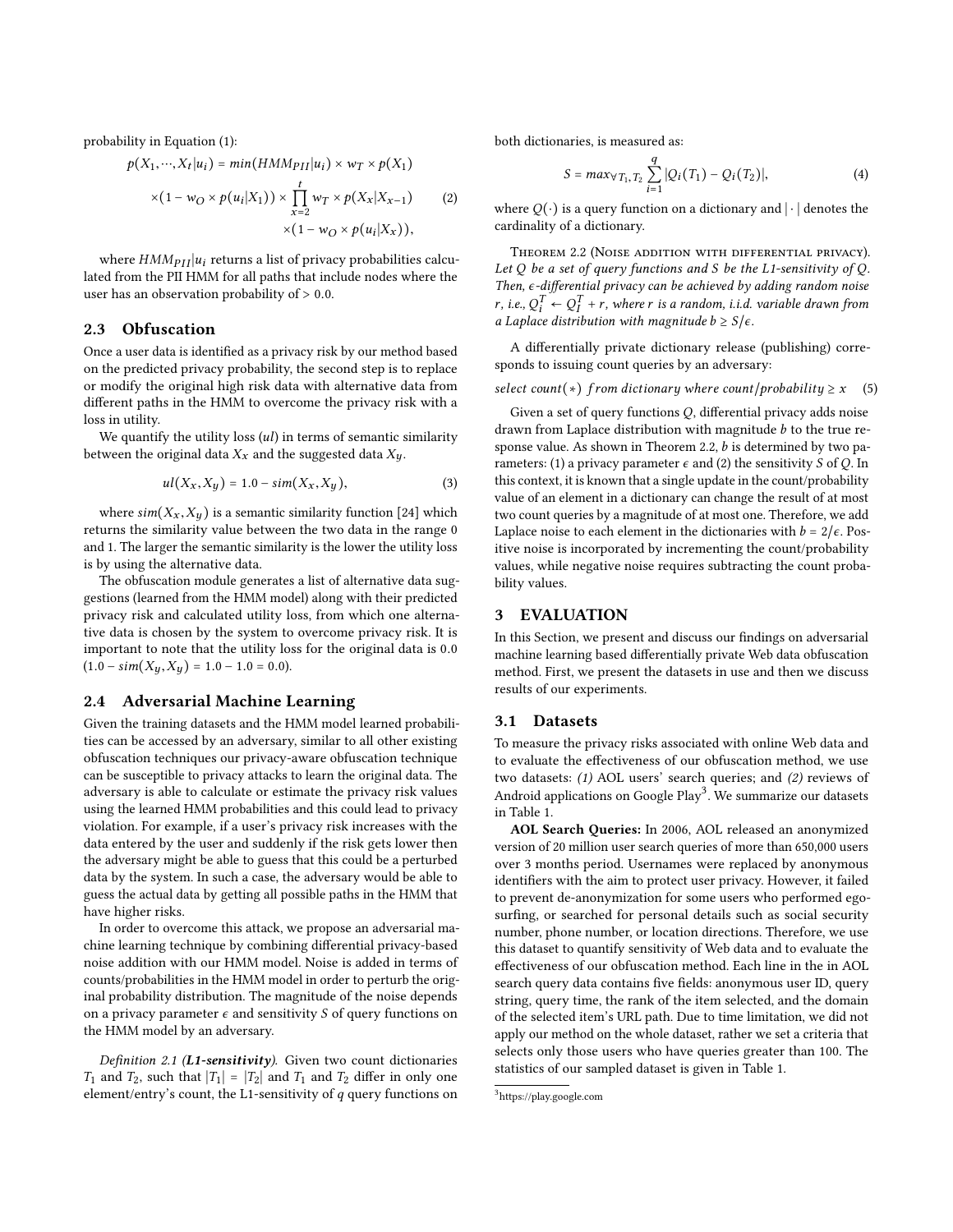<span id="page-4-1"></span>

|                      | <b>AOL Search Queries</b> | <b>Android Apps Reviews</b> |  |  |  |
|----------------------|---------------------------|-----------------------------|--|--|--|
| $#$ of Entries $(E)$ | 36,389,567                | 16,335,480                  |  |  |  |
| $#$ of Users $(U)$   | 657,429                   | 11,196,960                  |  |  |  |
| $#$ of Apps $(A)$    |                           | 1,0186,560                  |  |  |  |
|                      |                           | 5M Reviews where            |  |  |  |
| Condition            | E > 100                   | $E > 15 \& E < 20$          |  |  |  |
| Sampled dataset      |                           |                             |  |  |  |
| $#$ of Entries $(E)$ | 23,927,203                | 13128                       |  |  |  |
| $#$ of Users $(U)$   | 90,818                    | 773                         |  |  |  |
| $#$ of Apps $(A)$    |                           | 6866                        |  |  |  |

Table 1: Datasets in use.

Moreover, to highlight the consequences of searching privacy sensitive topics that could potentially reveal user information, we focus on three topics: Cancer, Pregnancy, and Alcohol. In order to extract queries in these topics, we need to identify some must words for each topic. For this purpose, we used Free Keyword Tool  $\frac{1}{2}$  offered by Wordstream<sup>[4](#page-4-2)</sup> that utilizes the latest Google keyword API. We then performed topic modeling on these keywords to get most accurate and relevant must words. We used NLTK [\[2\]](#page-9-13) and gensim [\[1\]](#page-9-14) to perform topic modeling and to extract relevant queries.

Android Apps Reviews: In order to collect users' reviews on Android apps from Google Play Store, we leveraged the crawlers developed in [\[20\]](#page-9-15) and used the top 100 apps as a seed. Our crawler  $\frac{1}{10}$  collects apps identifiers<sup>[5](#page-4-3)</sup> and apps meta-data by following a breadthfirst-search approach for the apps which are "similar" in description or published by the same developer at Google Play. In summary, we crawled 1,018,656 apps in a 4-week period of December 2016 and collected 16,335,480 reviews from 11,196,960 unique users. A given user review consists of anonymous ID of a user, review text, review time and date, app ID, and app category.

We selected four categories of apps i.e., Social, Lifestyle, Health, and Games and extracted 5 Million reviews from our crawled dataset and then applied a criterion to select only those users that provide reviews in a range of 15 to 20 on different apps. We found that most of the reviews have been given for games followed by Lifestyle and Health apps.

#### <span id="page-4-0"></span>3.2 Experiments and Results

We analyze privacy risk prediction results from the three aspects of uniqueness, uniformity, and linkability, and also present overall risk prediction results combining all three. We then discuss our results on differentially private Web data obfuscation method using some validation cases. Finally, we present the efficiency results.

3.2.1 Experimental Setting. Before applying our method, we first pre-processed the data by filtering the broken, invalid, or empty sentences, and then re-ordered them based on time sequence. We then split the data into 20-80 testing approach where 20% of the data were used for testing, while 80% were used for training the HMM. Furthermore, to reduce training time, we applied k-means clustering that partitions the training data into k clusters, and then used multi-processing technique to run each training cluster simultaneously [\[15\]](#page-9-16). k-means algorithm helps grouping similar Web data i.e., queries and reviews, based on the nearest mean (centroid). For

<span id="page-4-2"></span>4 https://www.wordstream.com

our datasets, we selected 20 clusters using the elbow method [\[36\]](#page-9-17). Results from each multi-processed cluster are then combined to create one training model. For AOL dataset, we used semantic similarity algorithm for short sentences proposed by [\[25\]](#page-9-18) to find similar queries, while term frequency-inverse document frequency (TF-IDF) was used to evaluate similarities of app reviews [\[15\]](#page-9-16). We used  $\epsilon$ -differential privacy based noise addition for adversarial machine learning where the privacy budget parameter is set to  $\epsilon = 0.3$ .

3.2.2 Privacy Risk Prediction. Our results indicate that privacy risk increases with sharing more data on the Web. For the AOL dataset, we found that an average privacy risk reaches to 100% (1.<sup>0</sup> privacy risk) when a user enters 10 queries. An exemplary user is shown in Table [2](#page-5-0) (user ID 3058504), where the risk becomes 100% after entering 10 queries. Moreover, the average risk of predicting a user with just 1 sensitive query ranges between 78% and 83% (0.<sup>78</sup> <sup>−</sup> <sup>0</sup>.83). This is because our framework calculates risks based on three aspects, i.e., uniformity, uniqueness, and linkability. Even if a user does not have uniform data, he might be identified through the unique pattern of entering data, and vice versa. For instance, we can predict after 10 queries of the user shown in Table [2](#page-5-0) with user ID '3058504' that either he or his family member is suffering from thyroid cancer. Similarly, we observe that another user (with user ID '3612363' as shown in Table [2\)](#page-5-0) wants to know about Dr. Paul Mansfield, who worked at MD Anderson Cancer Center. Further queries would reveal that he is interested in prostate cancer at MD Anderson and its treatment. We also observe similar cases for pregnancy and alcohol topics, and found that users could be identified through their unique Web patterns. For instance, we discover that the user with ID '7894176' (shown in Table [2\)](#page-5-0) is pregnant but has antiphospholipid and smoking problems. Likewise, the user with ID '4320454' wants to defy drug test by finding some ways.

For app reviews dataset, we found that average privacy risk associated with just 1 sensitive review is 80.5% (0.805), which increases to 87.5% (0.875) with 7 reviews. In Table [2,](#page-5-0) we observe that the user with ID '1559229' has some kind of association with Fibromyalgia disease and is using an app to improve his health issues. Similarly, we analyze that the user with ID '5995260' has the same writing pattern for all reviews and thus his privacy risk reaches to 99% (0.99) with only six reviews.

Considering our overall risk prediction results, we found that any data entry which contains words such as country name, person name, disease name, personal pronouns or uniformity has privacy risk of 75% (0.75) or above and is highly risky/sensitive. Therefore, we set our privacy risk threshold to 0.75, i.e., any entry which has a privacy risk above 75% is considered as highly risky which requires to be obfuscated with (semantically similar) entry.

Figure [2](#page-5-1) shows the results of privacy risk prediction. It is clear in Figure [2a](#page-5-2) that our method is capable of re-identifying users even if the users' unique identities are not known. Our results indicate that an average risk reaches to 100% (1.0) if users have 10 or more data entries. The minimum average risk is 78% (0.78) for alcohol with 1 query. For app reviews, we achieve maximum of 87.5% (0.875) average risk with 7 reviews, and a minimum of 80.5% (0.805) with just 1 review. Figure [2b](#page-5-3) shows the CDF of users with their predicted privacy risks. For cancer and pregnancy, we found that more than 50% of users have risk higher than <sup>0</sup>.85, while

<span id="page-4-3"></span> $^5$ Each Android app has a unique identifier, termed as app ID in short.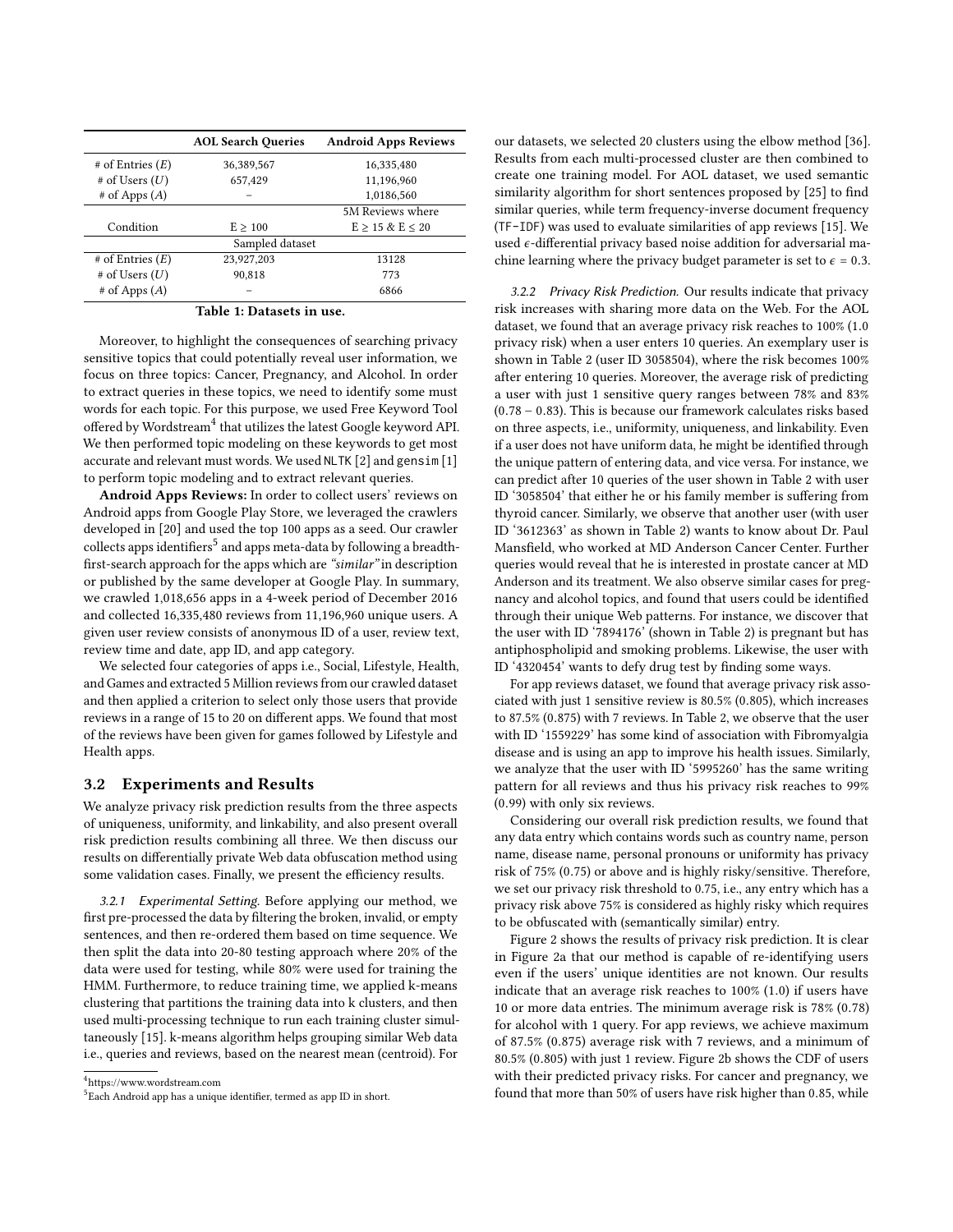<span id="page-5-0"></span>

| Table 2: Few privacy risk evaluation cases |                                                                                                                                |                        |  |  |  |
|--------------------------------------------|--------------------------------------------------------------------------------------------------------------------------------|------------------------|--|--|--|
| <b>User Anonymized ID</b>                  | <b>Web Entries</b>                                                                                                             | Topic                  |  |  |  |
| 3058504                                    | 'do you need surgery for underactive thyroid', 'why is physical therapy important after back surgery', 'why do you need        | Cancer (10 Queries)    |  |  |  |
|                                            | physical therapy after back surgery', 'had back surgery but when i went to physical therapy my body hurt after', 'is it        |                        |  |  |  |
|                                            | normal for my body to hurt after first visit to physical therapy', 'not being use to exercising can make physical therapy      |                        |  |  |  |
|                                            | hurt', 'my husband did physical therapy one time and didnt go back due to pain', 'i dont like physical therapy because my      |                        |  |  |  |
|                                            | body hurts after', 'physical therapy can be painful', 'is it normal for my body to hurt after first visit to physical therapy' |                        |  |  |  |
| 3612363                                    | 'md anderson cancer center and dr. paul mansfield'                                                                             | Cancer (1 Query)       |  |  |  |
| 7894176                                    | 'getting pregnanct after being on birth control', 'getting pregnant with antiphospholipid disorder', 'having a healthy         | Pregnancy (10 Queries) |  |  |  |
|                                            | pregnancy with antiphosophlipid disorder', 'healthy pregnancy with antiphosophlipid disorder', 'chances of having a baby       |                        |  |  |  |
|                                            | with antiphospholipid syndrome', 'costs of heparin during pregnancy', 'pregnancy and positive ana 1 640', ''pregnancy          |                        |  |  |  |
|                                            | and positive ana 1 640', 'does lupus effect fertility', 'if i quit smoking in the middle of pregnancy will i miscarry', 'how   |                        |  |  |  |
|                                            | much does smoking have an effect on fertility'                                                                                 |                        |  |  |  |
| 6143033                                    | pregnant no insurance denied by medicaid in florida'                                                                           | Pregnancy (1 Query)    |  |  |  |
| 4320454                                    | 'cocaine drug testing', 'harms from herion addiction', 'opiate drug called suboxcine', 'national institute on drug abuse',     | Alcohol (8 Queries)    |  |  |  |
|                                            | 'how to clean out your urine for acocaine drug test ', 'how can we beat a cocaine urine drug test for employment', 'the        |                        |  |  |  |
|                                            | longest time cocaine stays in our system for a drug test', 'how many days or hours for cocaine to leave the system to be       |                        |  |  |  |
|                                            | clean for drug urine test for employment'                                                                                      |                        |  |  |  |
| 3305139                                    | 'new jersey drug treatment rehab flynn house'                                                                                  | Alcohol (1 Query)      |  |  |  |
| 5995260                                    | 'Awesome app I am loving this app. Good work by the developers', 'Car wash for kids I am loving this app. Good work by         | Games (6 Reviews)      |  |  |  |
|                                            | the developers.', 'Awesome app I am loving this app. Good work by the developers.', 'Awesome app I am loving this app.         |                        |  |  |  |
|                                            | Good work by the developers', 'World hello Awesome game. I'm loving it. Good work by the developers', 'Car Racing              |                        |  |  |  |
|                                            | Awesome game. Loved it'                                                                                                        |                        |  |  |  |
| 1559229                                    | 'Very useful tool This app is great for anyone going through health issues. Very easy to use, has many options for location    | Health (1 Review)      |  |  |  |
|                                            | of pain, what you were doing, and you can add different options. It's a great app if you have Fibromyalgia.'                   |                        |  |  |  |

<span id="page-5-2"></span><span id="page-5-1"></span>

<span id="page-5-3"></span>Figure 2: [\(2a\)](#page-5-2) Average privacy risk with the increasing number of Web entries and [\(2b\)](#page-5-3) average privacy risk per user.

alcohol has a prediction rate of <sup>0</sup>.<sup>7</sup> for more than 50% of users. We found similar results for reviews dataset, where more than 50% of users have privacy risk of <sup>0</sup>.<sup>7</sup> involved in their reviews.

Uniformity: We now discuss our results on the uniformity of users' Web entries. As mentioned earlier, uniformity refers to the number of observations of data entry by a user on the Web. Our results compliment previous discussion, where users are exposed to higher risk with uniform data. We found that users who entered same entries two times have at least 85% (0.85) of privacy risk with all datasets. For instance, we observe that a user enters the query 'do i have liver disease if a small amount of billirubin is in urine' four times and thus gets the risk of 100% (1.0) being identifiable. Similarly, we found that a user enters the review 'NICE 1' 5 times, and has a privacy risk of 99.8% (0.998). Figure [3](#page-5-4) shows the average risk for uniform queries. Overall, our results indicate that users involved in alcohol and pregnancy topics are 100% identifiable after entering 12 uniform queries, whereas users involved in cancer topics are 100% identifiable with 10 uniform queries. Similarly, we analyzed that users who entered 10 similar reviews are 100% identifiable.

Uniqueness: Uniqueness refers to the distinctive sequence of a user's data entries on the Web. Figure [4](#page-5-5) shows the results. Our analysis shows that out of 700 unique data sequences of pregnancy, 680 sequences are 100% (1.<sup>0</sup> risk) identifiable, and has the minimum average privacy risk of 98% (0.98). Likewise, cancer queries have 430 unique sequences out of which 410 are 100% identifiable and have the minimum average risk of 98.5% (0.985). For instance, in

<span id="page-5-4"></span>

Figure 3: Risk prediction results of uniform Web entries.

pregnancy topic, we found that a user is 98.5% identifiable after entering 7 unique queries in a sequence as shown below:

'how to increase fertility naturally', 'increasing fertility naturally', 'increasing the number of eggs released during ovulation naturally', 'increasing the number of eggs released during ovulation naturally', 'conceiving twins without fertility drugs', 'getting a baby girl',

'choosing babys sex with ovulation'

For alcohol queries, we realize that 40 out of 180 data sequences have <sup>1</sup>.<sup>0</sup> risk, and these queries have the minimum average risk of <sup>0</sup>.71. App reviews dataset has the lowest number of unique sequences, i.e., 20. The minimum average risk is <sup>0</sup>.<sup>79</sup> and it shows <sup>1</sup>.<sup>0</sup> privacy risk for 2 unique sequences only.

Linkability: We now investigate the linkability of users' Web entries using their PII. We found few users who have PII information available in their Web entries. For instance, a user in pregnancy topic entered a query 'place son long island to have a baby shower', and another user in alcohol topic entered PII query 'drug cases that

<span id="page-5-5"></span>

Figure 4: Risk prediction results of unique data sequences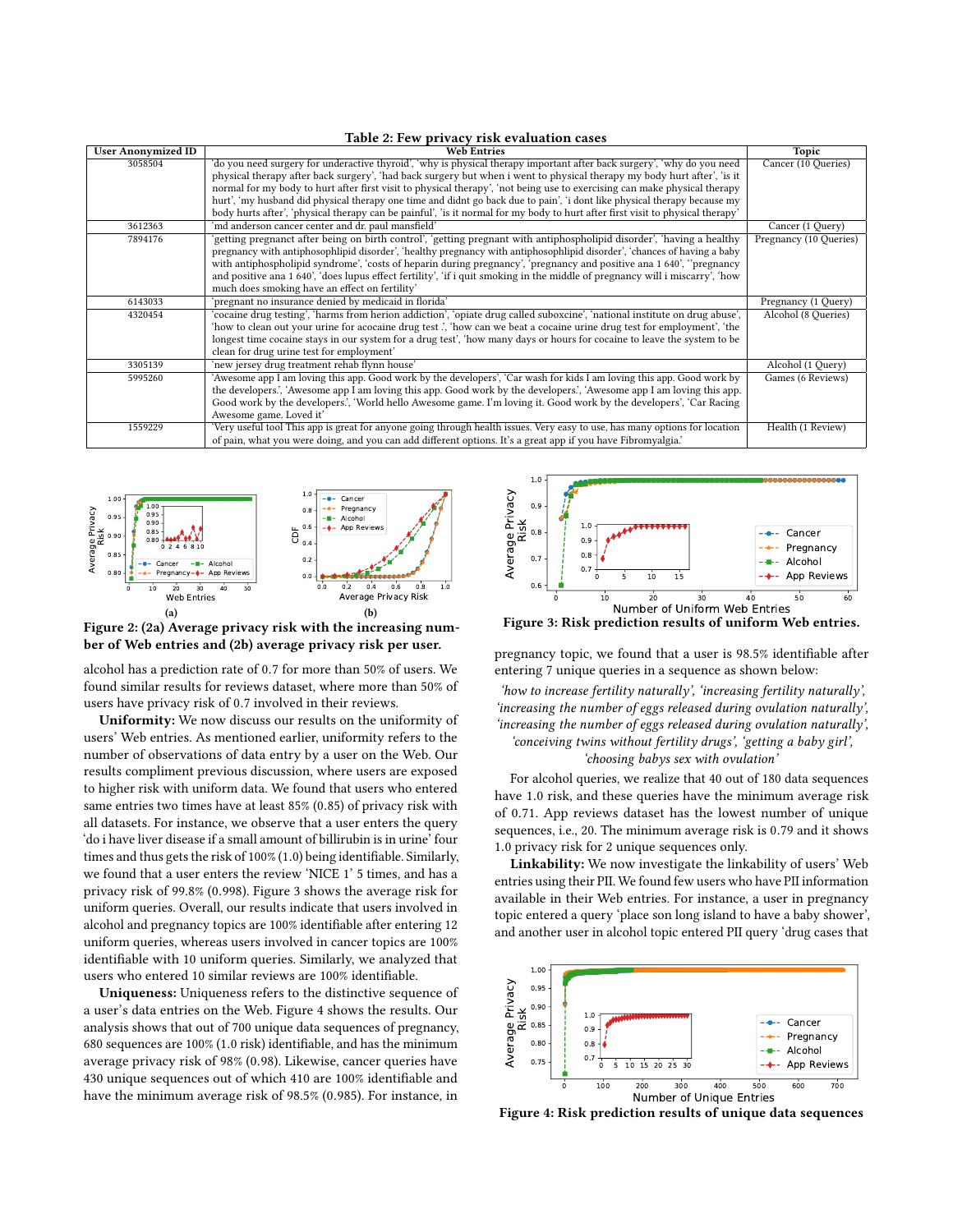<span id="page-6-1"></span>

Figure 5: Linkable and unlinkable average privacy risk against Web entries having PII.

been through the US appellate court'. Similarly, for app reviews dataset, we found that a number of users have entered either email IDs or names in their reviews.

Figure [5](#page-6-1) shows the average privacy risk for the queries having PII available. We also present results without linkability information i.e., we remove PII and evaluate the privacy risk for the same set of entries. Our results indicate linking data with PII has more privacy risk as compared to data with no PII. For instance, cancer has the minimum average risk of 95% (0.95) for linkability, which reduces to 50% (0.5) if we remove PII. Similarly, pregnancy has 89.5% (0.895) minimum privacy risk with PII and 59% (0.59) without PII. We observe less difference in alcohol queries, i.e., a minimum of 98.5% (0.985) risk for linkability and 90.5% (0.905) for unlinkability. For app reviews, the linkable reviews have 90.6% (0.906) of minimum average risk, but reduces to 40.5% (0.405) without PII. However, we found that entries with or without PII can reach to 100% identifiability (uniqueness and uniformity) except for app reviews, for which the maximum risk involved with and without PII are 99% (0.99) and 98.5% (0.985), respectively.

3.2.3 Obfuscation. In this Section, we discuss our results on the obfuscation of high risk Web entries. We first present results for adversarial resistant obfuscation method and then move to few validation cases where original Web entries are altered to low risk entries. As mentioned in Section [2,](#page-1-2) we obfuscated the data entries having higher privacy risk with lower risk entries that are semantically similar to original entries.

We compare original and obfuscated Web entries using two metrics i.e., privacy risk and utility loss. We found that some obfuscated entries offer 0% privacy risk at the low cost of utility, however, there are some exceptions where obfuscated entries totally change the meaning of original entries. Moreover, our results indicate that the addition of differentially private noise in HMM model does not show significant difference in the risk calculations of Web entries. However, we see a significant increase in utility loss for app reviews dataset, i.e., 50% of the altered entries has the utility loss of 64.3% (0.643), which increases to 90% (0.9) for the perturbed entries by noise. For AOL dataset, the utility loss remains between 58% to 63% (0.58−0.63) for 50% of both the perturbed entries with and without noise. The utility loss comparison between obfuscated data with and without noise for each topic is shown in Figure [6.](#page-7-0) Thus, these results indicate that the obfuscated entries come with the cost of loosing the original meaning of the data. We however are able to attain lower privacy risk, where the risk of all alternative entries suggested by our method are below 75% (0.75) and do not contain any name, location, specific writing pattern, uniformity in entries

etc. On average, the privacy risk is reduced to almost 30% to 40%  $(0.3 - 0.4)$ , however at the cost of utility.

Table [3](#page-7-1) shows validation cases where some Web entries are obfuscated to preserve privacy by our method at the cost of utility. We compare privacy risks of original and obfuscated Web entries along with the utility loss before and after the addition of differentiallyprivate noise. We take three cases (best, average, worst) from AOL topics and two cases (average, worst) from app reviews dataset. These cases indicate that the addition of noise not only improves privacy but also helps in securing the obfuscation method against adversary attacks. Similarly, in Figure [7](#page-7-2) we show that the addition of noise dodges adversary by changing the original risk to perturbed risk. Even if the adversary has access to datasets, HMM probabilities, and knowledge of framework, our addition of differential-private noise does not allow the adversary to guess the original risk as well as the difference between original and obfuscated Web data. Consider an example in Figure [7a](#page-7-3) where original risk reaches 83% (0.83) and suddenly falls down to 0% (0.0) risk by replacing original entry with obfuscated low risk entry. In this case, adversary is able to differentiate between original and obfuscated entries since sudden fall is an indication of obfuscated data. The inclusion of differential noise perturbs the risk such that it becomes difficult for an adversary to guess if it is an original or obfuscated entry. When a risk is above a certain threshold, the adversary model certainly replaces the original entry with low risk entries, however the addition of noise confuses the adversary to get to the original entry.

3.2.4 Efficiency. Finally, we investigate the time efficiency of our method. We found that time increases with the increasing number of data entries. The average time to predict, add noise, and then alternate high risk Web entries is 0.0302, 0.0454, 0.0304, 0.0118 seconds per query of cancer, pregnancy, and alcohol, and app reviews, respectively. We found that the time to evaluate and obfuscate a query gets stable after entering certain number of queries. This is because either queries are repeating or we are training/updating our model continuously. However, when a new query comes in, which is not already seen by the training model, then it might take more time. Figure [8a](#page-7-4) shows the average time for each topic against the number of data entries. The maximum average time is 224 seconds for 47 cancer queries.

Figure [8b](#page-7-5) shows the distribution of users against average time. We found that 85% of AOL users are processed within 50 seconds, while 62.5% of app reviews users are processed in 0.002 seconds. The significant time difference between the two datasets is because of two different techniques used for semantic matching. The TF-IDF approach [\[15\]](#page-9-16) is pretty faster than the semantic similarity function [\[25\]](#page-9-18) used for AOL because of various functions involved (word order, sentence order, NLTK semantic dictionary etc.).

#### <span id="page-6-0"></span>3.3 Discussion

The obfuscation method presented in this paper highlights three key aspects: (1) comprehensive privacy risk evaluation of Web data, (2) semantic similarity for obfuscated data, and (3) resilient against adversarial machine learning. We conducted experiments of our framework on two datasets, AOL search query and Android app reviews. We first measure the privacy risk associated with queries and apps reviews, and then obfuscate high risk entries. The results show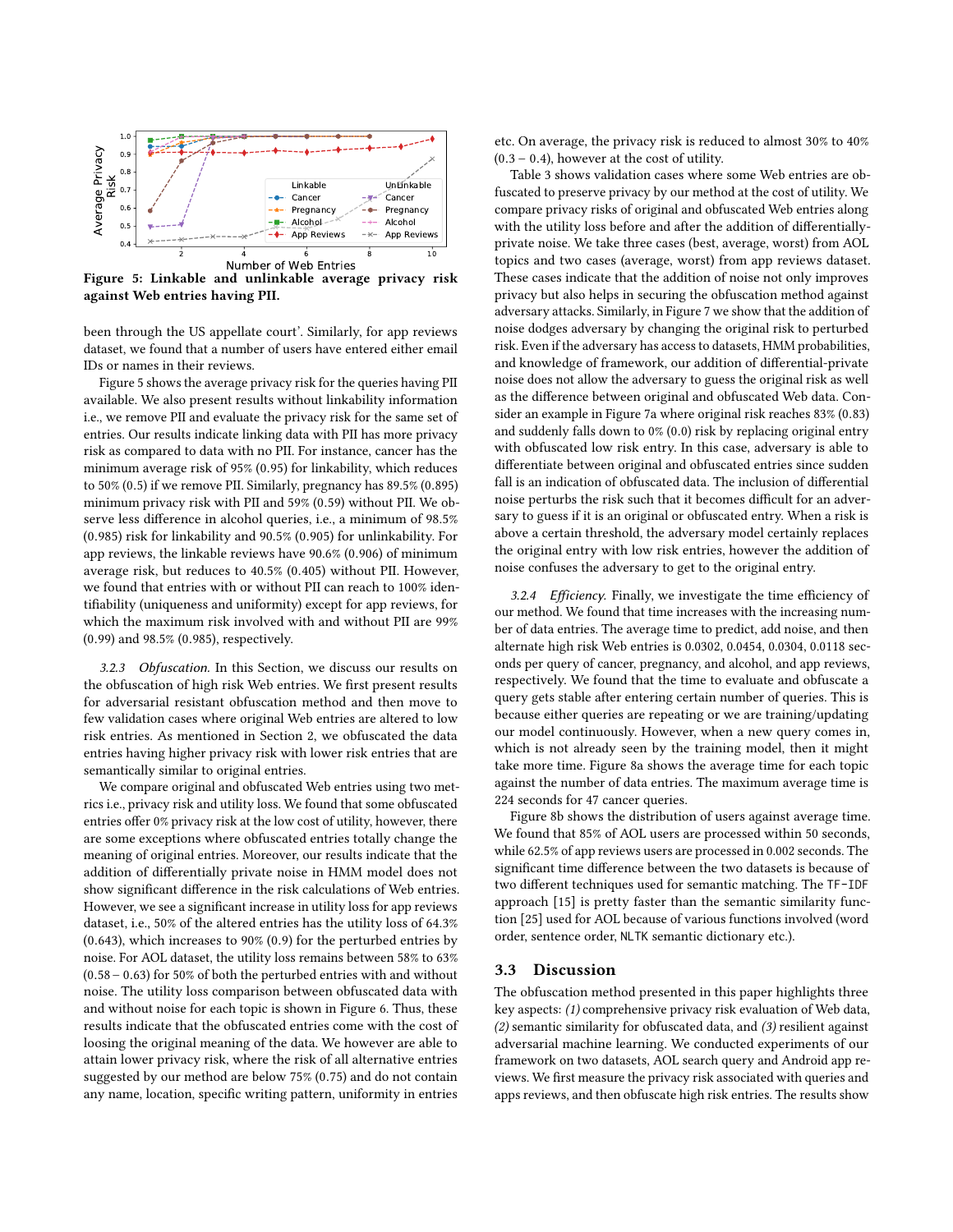<span id="page-7-0"></span>



<span id="page-7-3"></span><span id="page-7-2"></span>

<span id="page-7-5"></span>Figure 7: Improving privacy and resistance against adversarial attack

<span id="page-7-4"></span>

Figure 8: [\(8a\)](#page-7-4) Average time in seconds in the increasing order of Web entries; and [\(8b\)](#page-7-5) CDF average time per user.

that our privacy prediction technique is reliable enough to identify high risk Web entries via three aspects of uniqueness, uniformity, and linkability. In addition, our obfuscation method guarantees

privacy against adversarial attacks with high effectiveness. Our results reveal some important findings which we enlist below.

- (1) Privacy risk increases with sharing more data on the Web even if the users' unique identities are not known. Users who share their personal interest in a specific field are likely to be more vulnerable to privacy attacks. For instance, users who searched for information related to specific medical center in a specific area are more easily identifiable in terms of their location and disease. For app review dataset, we found many users have same writing pattern in their reviews, thus making them identifiable against other users.
- (2) Privacy risk increases with sharing same data on the Web. Users who entered same queries or reviews multiple times are easily recognizable. The identification reaches to 100% with 10 uniform entries. Similarly, privacy risk increases with

|  |  | Table 3: Validation cases - Comparison of original and perturbed Web entries |
|--|--|------------------------------------------------------------------------------|
|--|--|------------------------------------------------------------------------------|

<span id="page-7-1"></span>

| Entry                                          | <b>Privacy Risk</b> |           | <b>Altered Entries</b>                   |                                     | Privacy Risk |       | <b>Utility Loss</b> |              |
|------------------------------------------------|---------------------|-----------|------------------------------------------|-------------------------------------|--------------|-------|---------------------|--------------|
|                                                | Without             | With      | Without                                  | With                                | Without      | With  | Without             | With         |
|                                                | Noise               | Noise     | Noise                                    | <b>Noise</b>                        | Noise        | Noise | Noise               | <b>Noise</b> |
| stomach cancer signs                           | 97.8%               | 98.30%    | testiclular cancer                       | testiclular cancer                  | $0\%$        | 50%   | 0.406               | 0.406        |
| best clinic for prostate cancer                | 98.9%               | $99.11\%$ | best clinic for prostate cancer re-      | best prostate cancer treatment cen- | 50%          | 66%   | 0.094               | 0.289        |
|                                                |                     |           | search                                   | ters                                |              |       |                     |              |
| Inoperable bladder cancer                      | 98.41%              | 98.81%    | bladder sonogram                         | failure to diagnose bladder cancer  | $0\%$        | 50%   | 0.65                | 0.482        |
| i need help on getting pregnant                | 95.11%              | 96.25%    | chances of getting pregnant              | tips on getting pregnant            | $0\%$        | 75%   | 0.52                | 0.296        |
| First response early detection pregnancy tests | 99.30%              | 99.34%    | Early sign pregnancy                     | Early stages of pregnancy           | 50%          | 50%   | 0.364               | 0.411        |
| can you take tyelnoe while pregnant            | 98.1%               |           | 98.33% Can you take medicine while preg- | Can pregnancy women take tyelon     | $0\%$        | 50%   | 0.364               | 0.45         |
|                                                |                     |           | nancy                                    |                                     |              |       |                     |              |
| drug addiction help and new jersey             | 92.3%               | 94.66%    | alcohol and tobacco law new jersey       | drug abuse counseling               | $0\%$        | 75%   | 0.547               | 0.588        |
| How to deal with an alcoholic                  | 83.33%              | 97.57%    | Christianity and the alcoholic           | Programs for drug abuse             | 50%          | 66%   | 0.45                | 0.63         |
| low cost drug addiction program in ny state    | 90.9%               | 97.43%    | drug rehabilitation through pro-         | drug rehab programs                 | 50%          | 75%   | 0.71                | 0.69         |
|                                                |                     |           | grams                                    |                                     |              |       |                     |              |
| Nice excellent workgood workexcellent          | 93.75%              |           | 93.89% Nice good excellent               | Pretty good                         | 66%          | 66%   | 0.49                | 0.68         |
| graphics                                       |                     |           |                                          |                                     |              |       |                     |              |
| My 3 year old loves i!                         | 88.64%              |           | 90.9%   My daughter loves it             | Fun game for kids                   | 50%          | 25%   | 0.26                | 0.76         |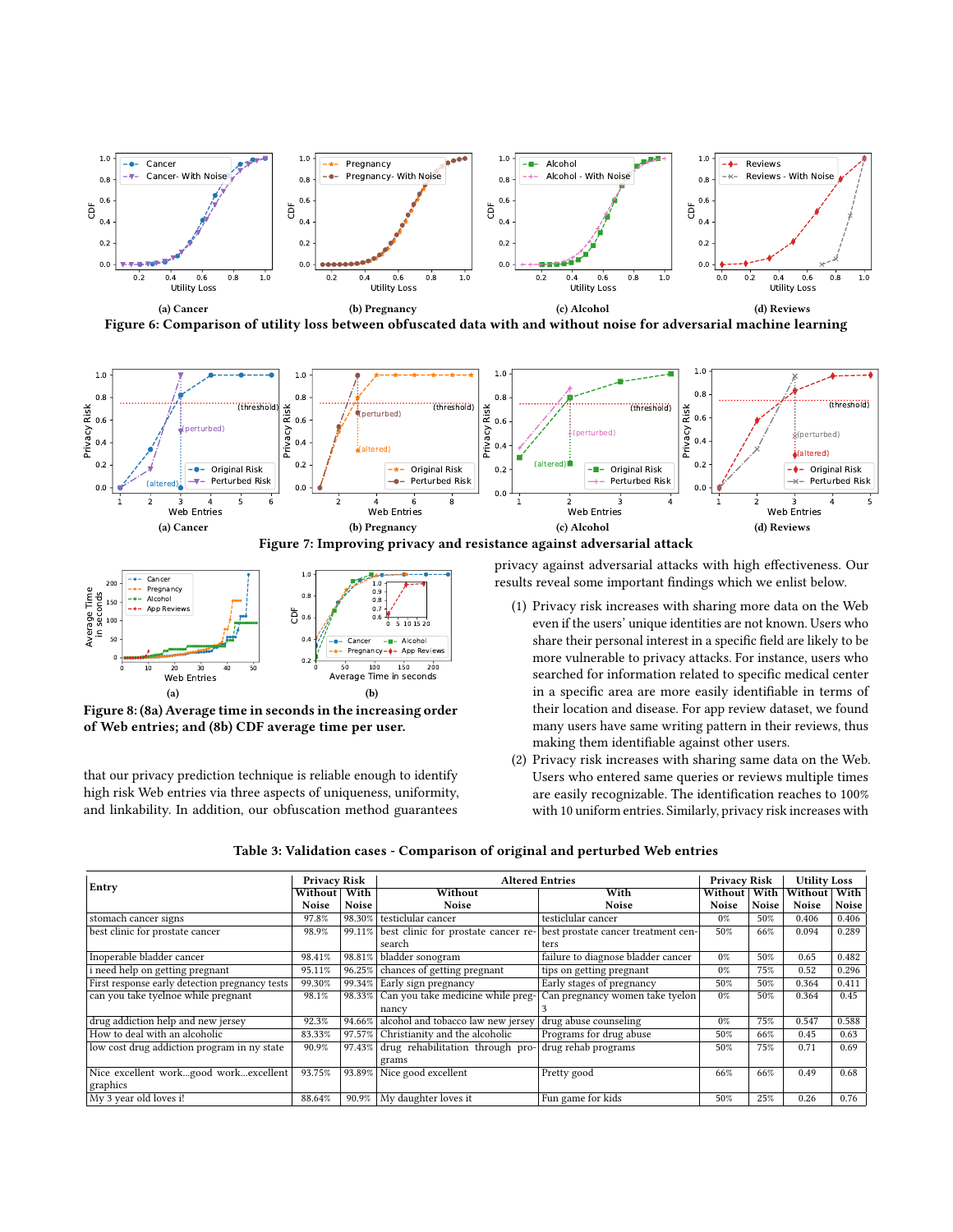the distinct sequence of Web actions. This means that users who performed Web actions or shared data in a different way than others are likely to be identifiable among others. Moreover, we found that users who share PII on the Web are 100% identifiable in most cases.

(3) It is possible for an adversary to differentiate between original and obfuscated Web entry given the dataset and obfuscation knowledge. The use of differential privacy in the method enables resistance to such attacks, however, at the cost of utility loss.

Limitations: We have only used the basic HMM model to measure privacy probabilities and corresponding privacy risk. We have not investigated different probabilistic models such as Gaussian distribution, Dirichlet distribution, and maximum entropy Markov model (MEMM) for comparison. Our method can be extended by replacing the HMM model with other probabilistic methods.

The AOL dataset (as used in most of the other related work) is outdated. Fresh Web datasets from search engines such as Google, and Yahoo as well as from social platforms such as Facebook may lead to high privacy risk rates. We also did not test our framework in an online environment, and thus another important aspect for future investigation is to develop a real-time privacy risk prediction and obfuscation system where Web entries are evaluated and obfuscated at run-time with or without user involvement. Perhaps a browser plug-in could be developed for our proposed method.

We used fixed privacy budget parameter for our differentially private obfuscation method. Similarly, we fixed our privacy risk threshold to <sup>0</sup>.75. We need to further investigate different parameter settings. Moreover, the semantic similarity function is not efficient to calculate risk in milliseconds, which requires other efficient and effective similarity measure approaches to be studied for real-time applications.

# <span id="page-8-0"></span>4 RELATED WORK

Several works have been conducted on obfuscation techniques for Web search queries. TrackMeNot (TMN) [\[18\]](#page-9-2) is proposed as a Firefox plugin to randomly issue dummy queries from predefined Rich Site Summary (RSS) feeds. GooPIR is a standalone application for noise addition to Google queries [\[12\]](#page-9-1), which modifies the user queries by adding dummy keywords, and then the search results are re-ranked locally based on the original user queries. PRivacy model for the Web (PRAW) [\[32\]](#page-9-3) is another technique, which continuously generates fake queries in different topics of interest of the user.

Few studies have been conducted on obfuscation methods for other Web data, such as social networks. Weinsberg et al. [\[37\]](#page-9-19) studied the impact of obfuscation on the utility of recommendation systems with different classifiers. Salman et al. [\[31\]](#page-9-20) and Li et al. [\[23\]](#page-9-21) proposed methodologies to prevent inference attacks against published data by distorting data before making it publicly available while providing utility guarantee. A study by Chen et al. [\[7\]](#page-9-0) investigated the effectiveness of different obfuscation strategies and policies for online social networks and proposed a novel obfuscation strategy based on the  $\chi^2$  feature selection metric without requiring knowledge about the classifier used by an adversary requiring knowledge about the classifier used by an adversary.

On the other hand, only limited works have considered quantifying privacy in Web data. Peddinti et al. [\[30\]](#page-9-22) evaluated the privacy

guarantees offered by the TMN based on machine learning classifiers. Gervais et al. [\[14\]](#page-9-23) also evaluated the query obfuscation techniques such as TMN and fake query generation, by learning the linkability between users' original and fake queries via machine learning algorithms. Balsa et al. [\[3\]](#page-9-24) performed qualitative analysis on six existing obfuscation techniques by investigating their privacy characteristics. The study provides insights into the deficiencies of existing solutions however, it did not analyze and compare the techniques quantitatively. Another study by Chow et al. [\[8\]](#page-9-25) proposed two features that could be used to differentiate TMN dummy queries from real user queries.

A recent work by Biega et al. [\[4\]](#page-9-10) studied quantifying privacy risk in Web data by manually developing rules for sensitive key-value pairs and performing probabilistic calculation of the rules based on user's search history. Rule-based approaches are time-consuming as well as non-reliable for real-time risk prediction. A ranking-based Information Retrieval-centric approach to privacy risk evaluation in online communities is proposed by Biega et al. [\[5\]](#page-9-26). This approach uses ranking as a means of modelling a rational adversary who targets the most afflicted users. In [\[26\]](#page-9-27), a framework for computing privacy scores of users in online social networks was proposed based on the sensitivity and visibility of a set of profile items.

The threat of tracking users dates back to Sweeney, who showed for the first time that coarse-grained information such as birthday, gender, and ZIP code can uniquely identify a person [\[35\]](#page-9-28). This work was followed by several studies that provided measurement insights into Web tracking and device fingerprinting [\[9–](#page-9-29)[11,](#page-9-30) [13,](#page-9-31) [21,](#page-9-32) [22,](#page-9-33) [27,](#page-9-34) [29,](#page-9-35) [38,](#page-9-36) [39\]](#page-9-37).

However, none of these works allows risk prediction of Web data when the user actively participates in online Web activities. In addition, no work has addressed obfuscation based on risk prediction for online users who are about to exploit to inference attack. Adversarial machine learning has been an active area of research in the recent literature [\[19\]](#page-9-38). However, no work has so far considered adversarial machine learning for Web data obfuscation techniques. Our work is the first to address in this direction of privacy-aware obfuscation method for any Web data using a comprehensive risk evaluation method.

# <span id="page-8-1"></span>5 CONCLUSIONS

Web data privacy has received much attention in the recent times due to the wide spread use of the Web and the growing concerns of privacy and confidentiality. Several works on obfuscation methods to counter privacy risks of Web data have been conducted in the literature. However, these methods are not generic and applicable to any Web data and they do not consider obfuscation for high risk predicted data using semantically similar data. In addition, adversarial machine learning for Web data obfuscation has not been studied in the literature. In this paper, we propose a privacy-aware obfuscation method that addresses the shortcomings of existing methods. We conducted experiments using two real Web datasets and our experiment results show that our method is effective in predicting privacy risk in Web data and obfuscating data that are predicted with high risk. In the future, we plan to implement our obfuscation method as a user-centric application to be deployed as a browser plug-in.